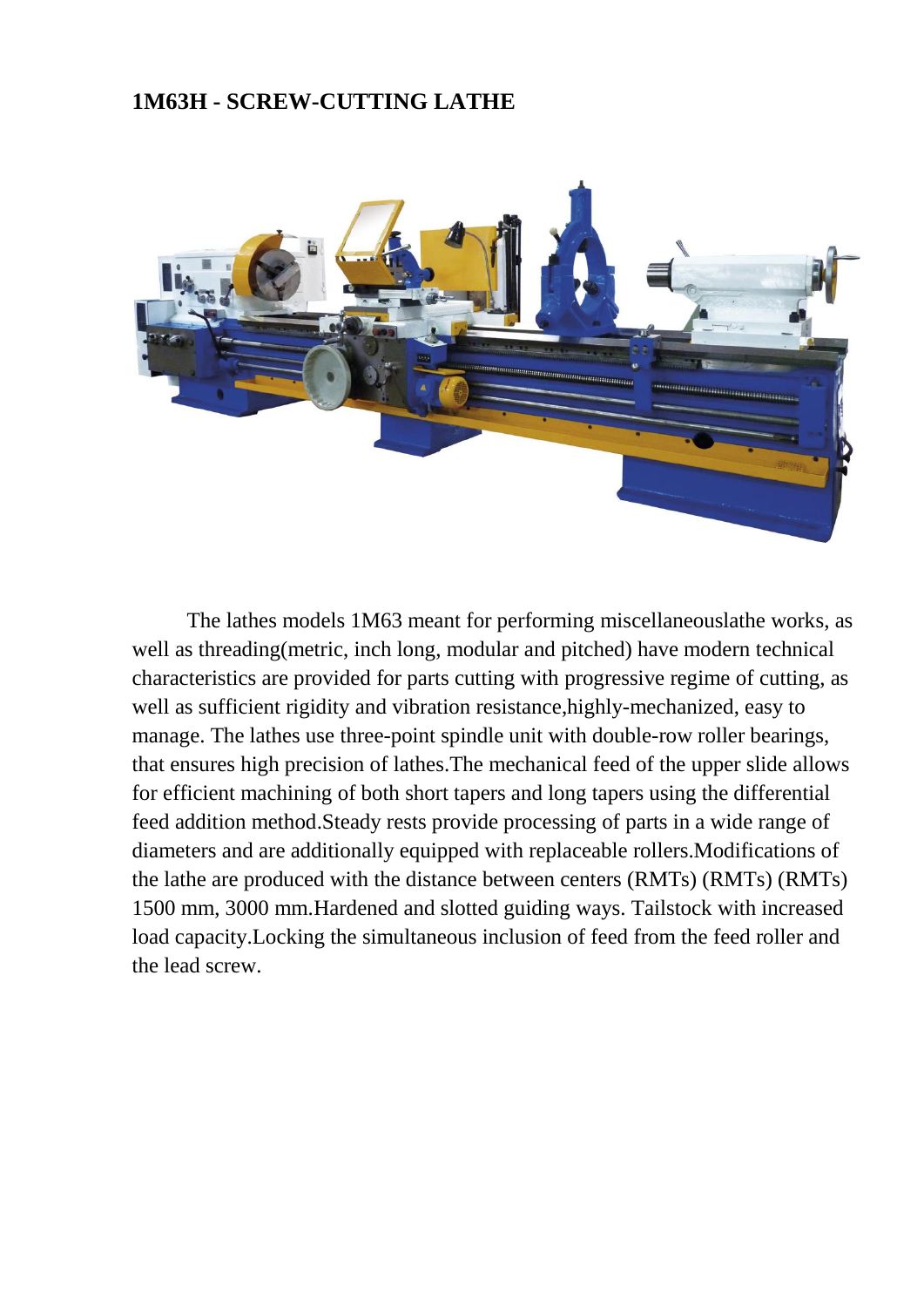| <b>Technical characteristics</b>                          | <b>Parameters</b> |
|-----------------------------------------------------------|-------------------|
| Admitted diameter of set workpiece over frame, mm         | 700               |
| Admitted diameter of workpiece over frame, mm             | 630               |
| Admitted diameter of workpiece over support, mm           | 350               |
| Extreme length of workpiece in centers, mm (with          | 1500;3000         |
| RMTs 1500mm; 3000mm)                                      |                   |
| Spindle flange end (GOST 12593-93)                        | 8M                |
| Spindle's centre with cone "Morse"                        | 6                 |
| Quill's centre with cone "Morse"                          | 6                 |
| Diameter of cylindrical hole in spindle, mm               | 70                |
| Spindle range of rpm                                      | 101250            |
| Number spindle rotational range steps of                  | 22(11)            |
| forward(reverse) rotation                                 |                   |
| Maximal weight of workpiece in centers, kg                | 2500              |
| Limits of cutting feed(longitudinal axes Z, lateral axes  | 0.03322,4         |
| $X$ .) mm/r                                               | 0.0138,243        |
| Accelerated slidetravel(longitudinal axes Z, lateral axes | 5200; 2000        |
| X.)                                                       |                   |
| Main drive electrical motor power, kW                     | 15                |
| Overall dimensions, mm (length/width/height), mm          | 1780/1550         |
| Overall dimensions, mm (length/width/height), mm          | 3740              |
| with RMTs 1500mm:                                         | 5240              |
| with RMTs 3000mm:                                         |                   |
| Lathe weight (no more than), kg                           | 4840              |
| with RMTs 1500mm:                                         | 5750              |
| with RMTs 3000mm:                                         |                   |

| $N_2$                                                                                                                                                                                                                 | <b>Identity</b>                             | <b>Unitofmeasure</b> | Priceincluding<br>VAT(UZS) |
|-----------------------------------------------------------------------------------------------------------------------------------------------------------------------------------------------------------------------|---------------------------------------------|----------------------|----------------------------|
|                                                                                                                                                                                                                       | <b>1M63H - SCREW-CUTTING LATHE RMT-3000</b> | set                  | 874 000 000                |
| $\mathbf{2}$                                                                                                                                                                                                          | <b>1M63H - SCREW-CUTTING LATHE RMT-1500</b> | set                  | 793 500 000                |
| Form of payment: 100% prepayment or letter of credit.<br>Terms of delivery: FCA<br><i>Price for 05.01.2022 y</i><br>*Product prices are subject to change, due to changes in the cost of raw materials and materials. |                                             |                      |                            |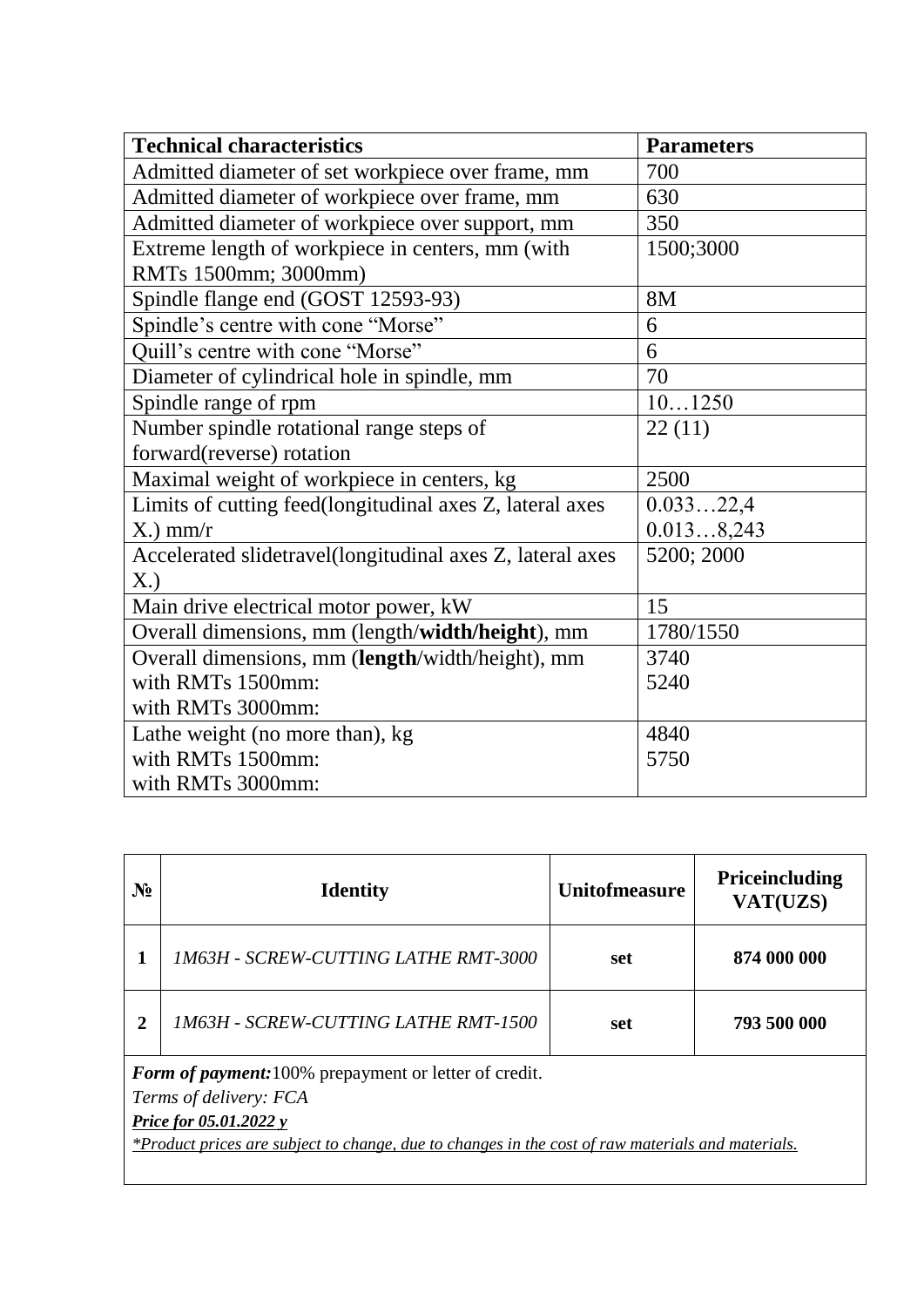# **NF-630-03 VERTICAL MILLING AND BORING LATHE**



Vertical milling and boring lathe with numerical control (CNC) is designed for complex processing by the method of milling, drilling, boring and screw cutting parts, including body and base, made of ferrous, non-ferrous metals and some types of plastics, under the control of a numerical control system at machinebuilding enterprises with small-scale-batch and medium-scale-batch production.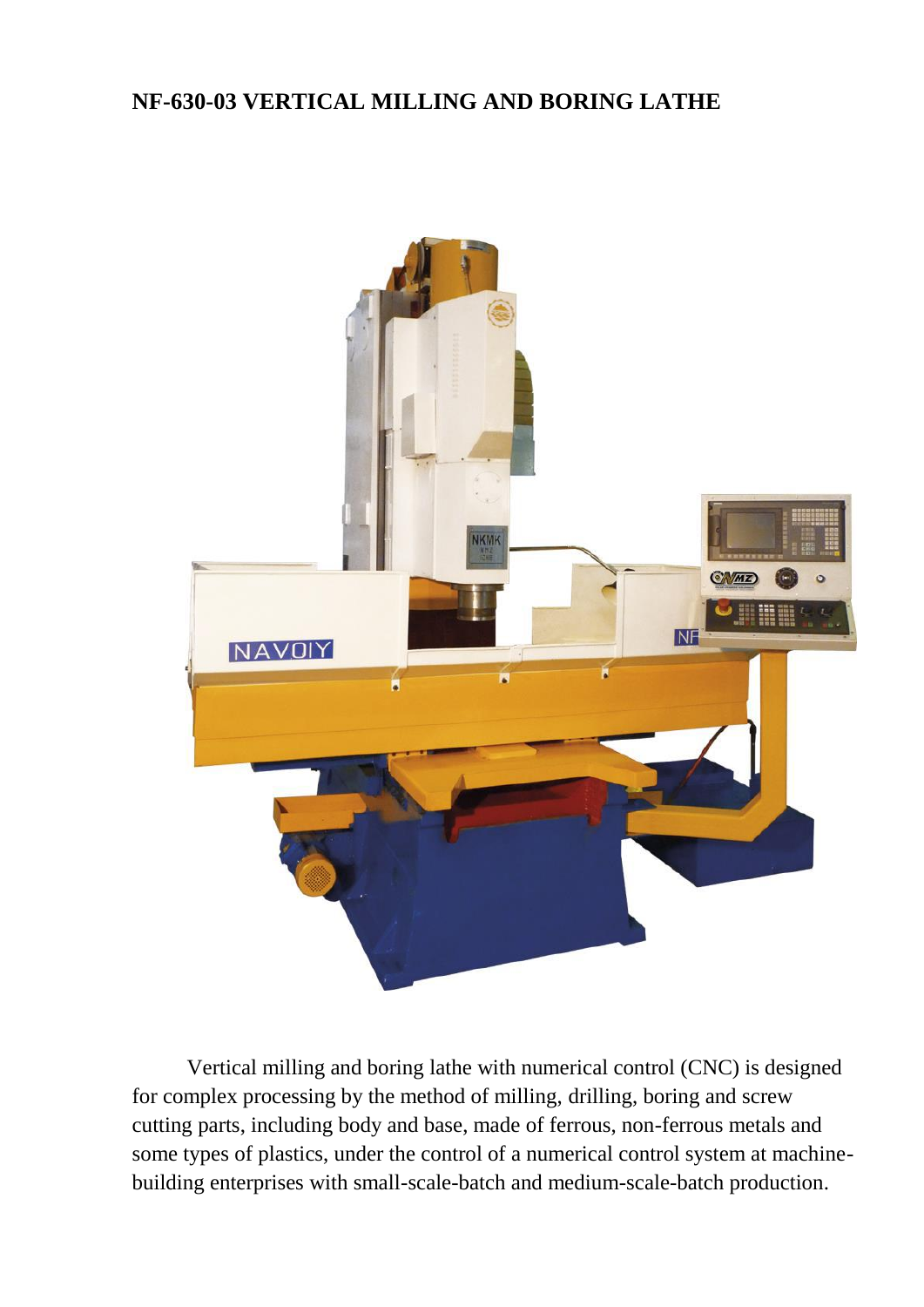| <b>Technical characteristics</b>          | NF-630-03      |
|-------------------------------------------|----------------|
| Dimensions of working surface of table    | 800/500        |
| Admitted dimensions of workpiece, mm      | 800x500x500    |
| Admitted weight of workpiece, kg          | 500            |
| Leastdistance from the end of the spindle | 180            |
| to the table mirror, mm                   |                |
| Traverse capability of table along the    | 630            |
| axis X, mm                                |                |
| Admittedcarriage advance with             | 400            |
| workpiecewith the table along the Y       |                |
| axis, mm                                  |                |
| Admittedadvance of the spindle            | 500            |
| headstock with the tool along the Z axis, |                |
| mm                                        |                |
| Feed range, mm / min (by coordinates      | 1.4000         |
| $-X; -Y; -Z)$                             |                |
| Positioning accuracy, mm                  | 0,01           |
| Position repeatability, mm                | 0,01           |
| Power of main engine, kW no more than     | 10             |
| Admittedtorque on the spindle, n.m        | 480            |
| Spindle range of rpm during stepless      | 80-3550        |
| regulation, rpm min-1                     |                |
| Total power, kW                           | 40             |
| Lathe overall dimensions, mm              | 2900x3150x3500 |
| (length/width/height),                    |                |
| Lathe weight, kg                          | 6700           |
| Spindle end with cone(GOST 24644)         | 50             |

| $N_2$                                                                                                                                                                                                                        | <b>Identity</b>                                       | <b>Unitofmeasure</b> | <b>Priceincluding</b><br>VAT(UZS) |  |
|------------------------------------------------------------------------------------------------------------------------------------------------------------------------------------------------------------------------------|-------------------------------------------------------|----------------------|-----------------------------------|--|
|                                                                                                                                                                                                                              | NF-630-03 VERTICAL MILLING AND BORING<br><b>LATHE</b> | set                  | 828 000 000                       |  |
| <b>Form of payment:</b> 100% prepayment or letter of credit.<br>Terms of delivery: FCA<br><b>Price for 05.01.2022 y</b><br>*Product prices are subject to change, due to changes in the cost of raw materials and materials. |                                                       |                      |                                   |  |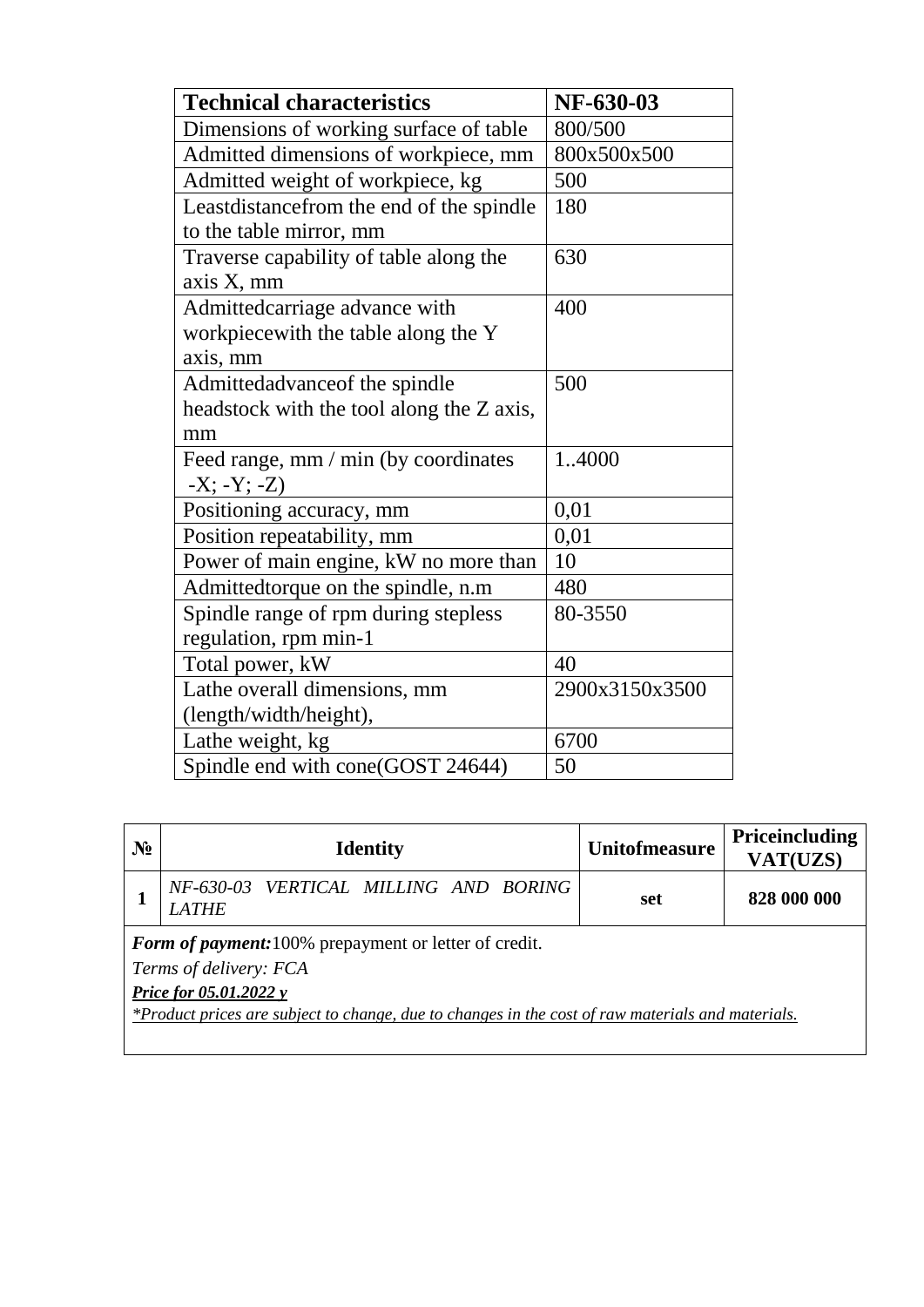#### **HT-425 UNIVERSAL SCREW-CUTTING LATHE**



The lathe model HT-425 meant for performing miscellaneouslathe works, as well as threading(metric, inch long, modular and pitched) has modern technical characteristics are provided for parts cutting with progressive regime of cutting, as well as sufficient rigidity and vibration resistance,highly-mechanized, easy to manage.The lathe uses spindle unit with double-row roller bearings, that ensures high precision during processing.The 4-stepped mechanical gearbox, high-quality frequency control unit in combination with 15 kW main spindle make it possible to accurately balance the speed and provide high torque for heavy processing.

In all friction pairs of the caliper, the applied anti-friction material "ZEDEX" is used, which significantly increases the service life of the machine.The tailstock has a manual movement mechanism that does not require large efforts to move it.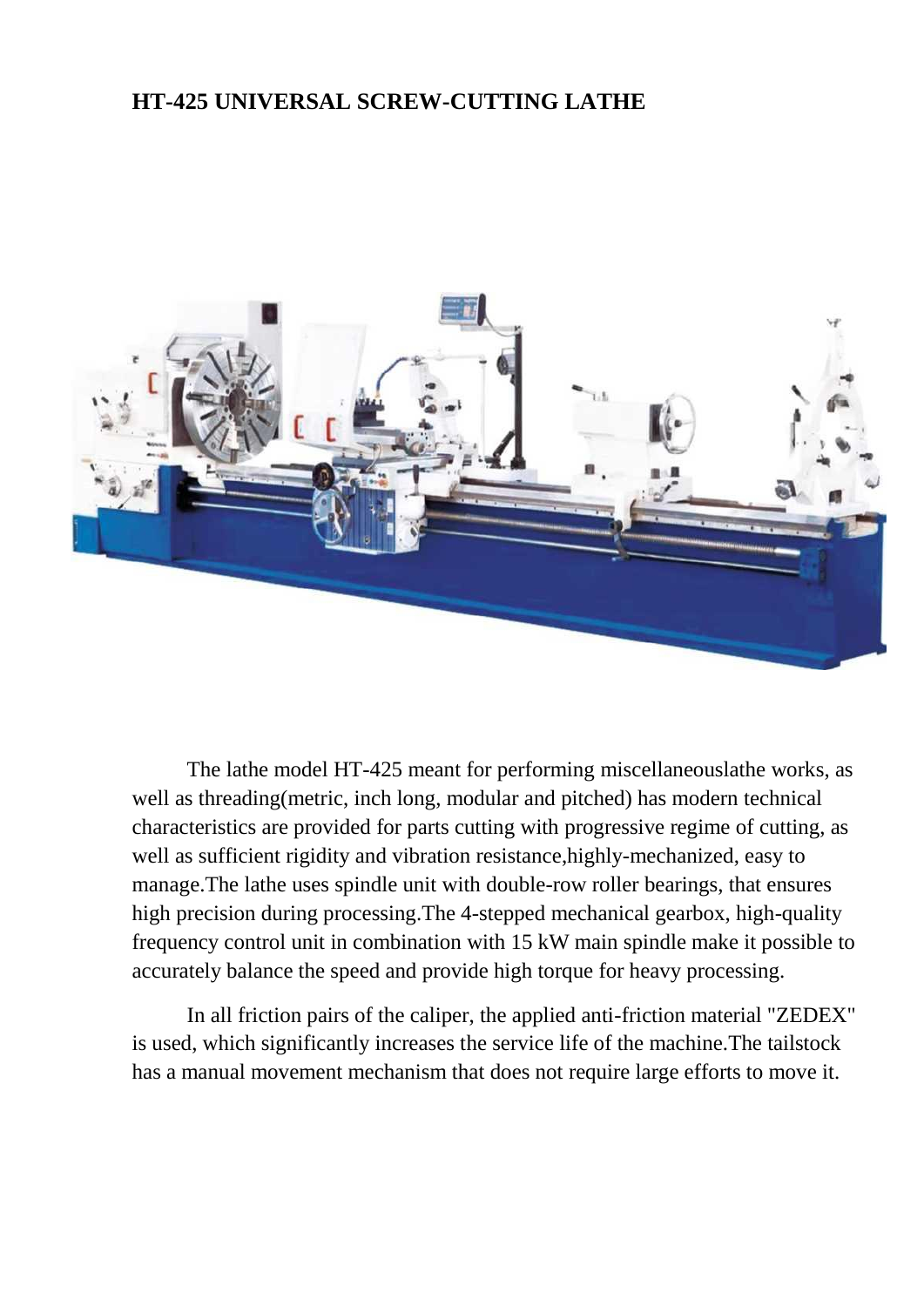| <b>Technical characteristics</b>                  | <b>Parameters</b> |
|---------------------------------------------------|-------------------|
| Admitted diameter of set workpiece over frame, mm | 850               |
| Admitted diameter of workpiece over bed gap, mm   | 1150              |
| Admitted diameter of workpiece over support, mm   | 520               |
| Extreme length of workpiece in centers, mm        | 3000              |
| Height positionable cutter, mm                    | 32x32             |
| Width of frame, mm                                | 600               |
| Spindle flange end (GOST 12593-93)                | 11M               |
| Cone in the headstock spindle (GOST 25557)        | Metric 120        |
| Quill's centre with cone "Morse"                  | 6                 |
| Diameter of cylindrical hole in spindle, mm       | 100               |
| Spindle range of rpm                              | 5630              |
| Number spindle rotational range steps             | 4                 |
| Maximal weight of workpiece in centers, kg        | 4000              |

| $N_2$ | <b>Identity</b>                                                                                                                                                                                                               | <b>Unitofmeasure</b> | Priceincluding<br>VAT(UZS) |
|-------|-------------------------------------------------------------------------------------------------------------------------------------------------------------------------------------------------------------------------------|----------------------|----------------------------|
|       | HT-425 UNIVERSAL SCREW-CUTTING LATHE                                                                                                                                                                                          | set                  | 948 750 000                |
|       | <b>Form of payment:</b> 100% prepayment or letter of credit.<br>Terms of delivery: FCA<br><i>Price for 05.01.2022 y</i><br>* Product prices are subject to change, due to changes in the cost of raw materials and materials. |                      |                            |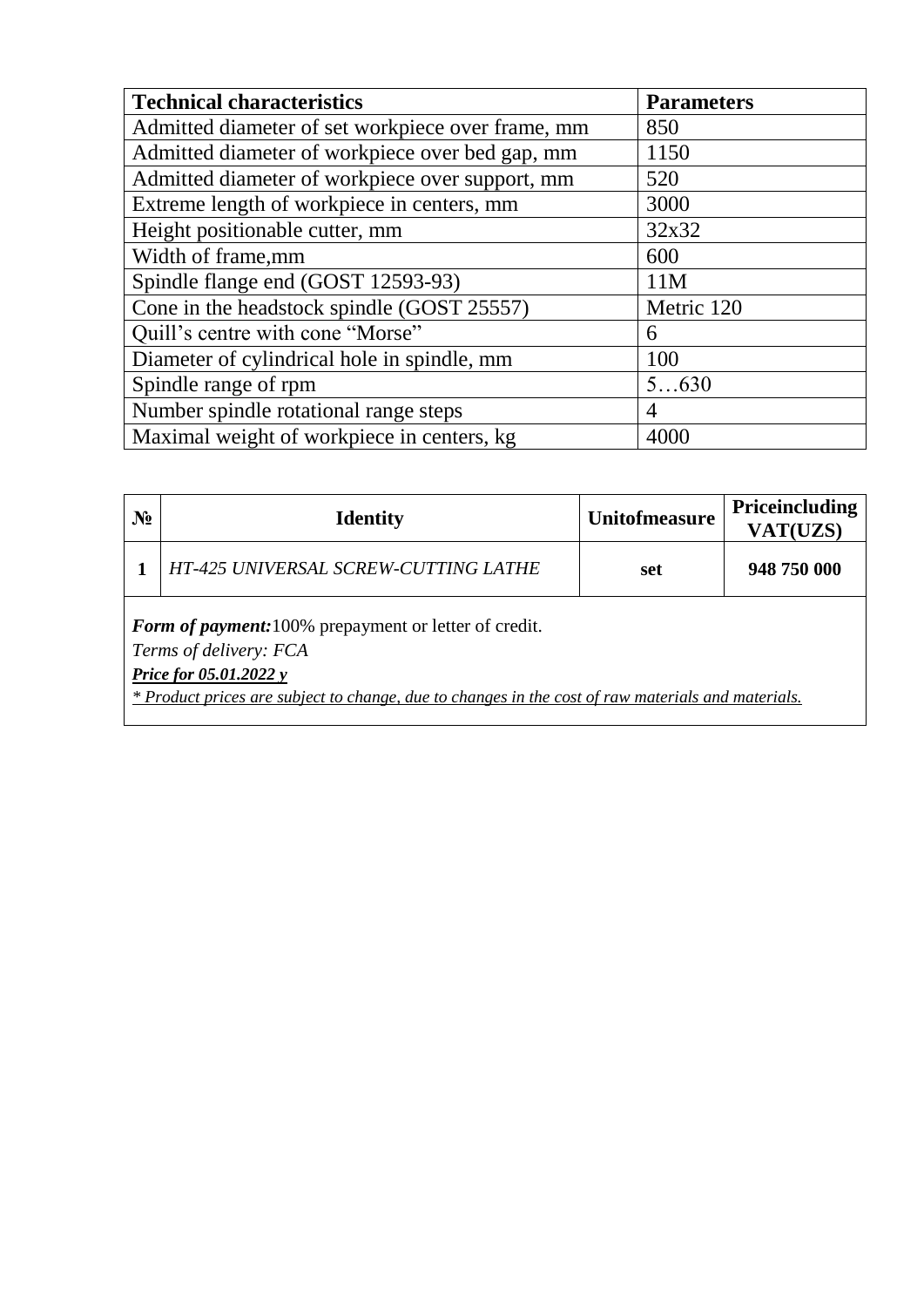# **NF-1200 UNIVERSAL KNEE-TYPE MILLINGLATHE**



Universal knee-type milling machine NF-1200 is equipped with servo drives for feeds and designed to perform a variety of milling operations with cylindrical, face, end, form and other milling cutters. It is used for processing horizontal and vertical planes, grooves, frames, corners, models, stamps, molds and other parts made of steel, cast iron, non-ferrous metals, their alloys and other materials.

The technological capabilities of the machines are expanded through the use of a universal rotary head -the milling cutter can be installed at almost any spatial angle, thereby using the possibilities of both horizontal and vertical milling.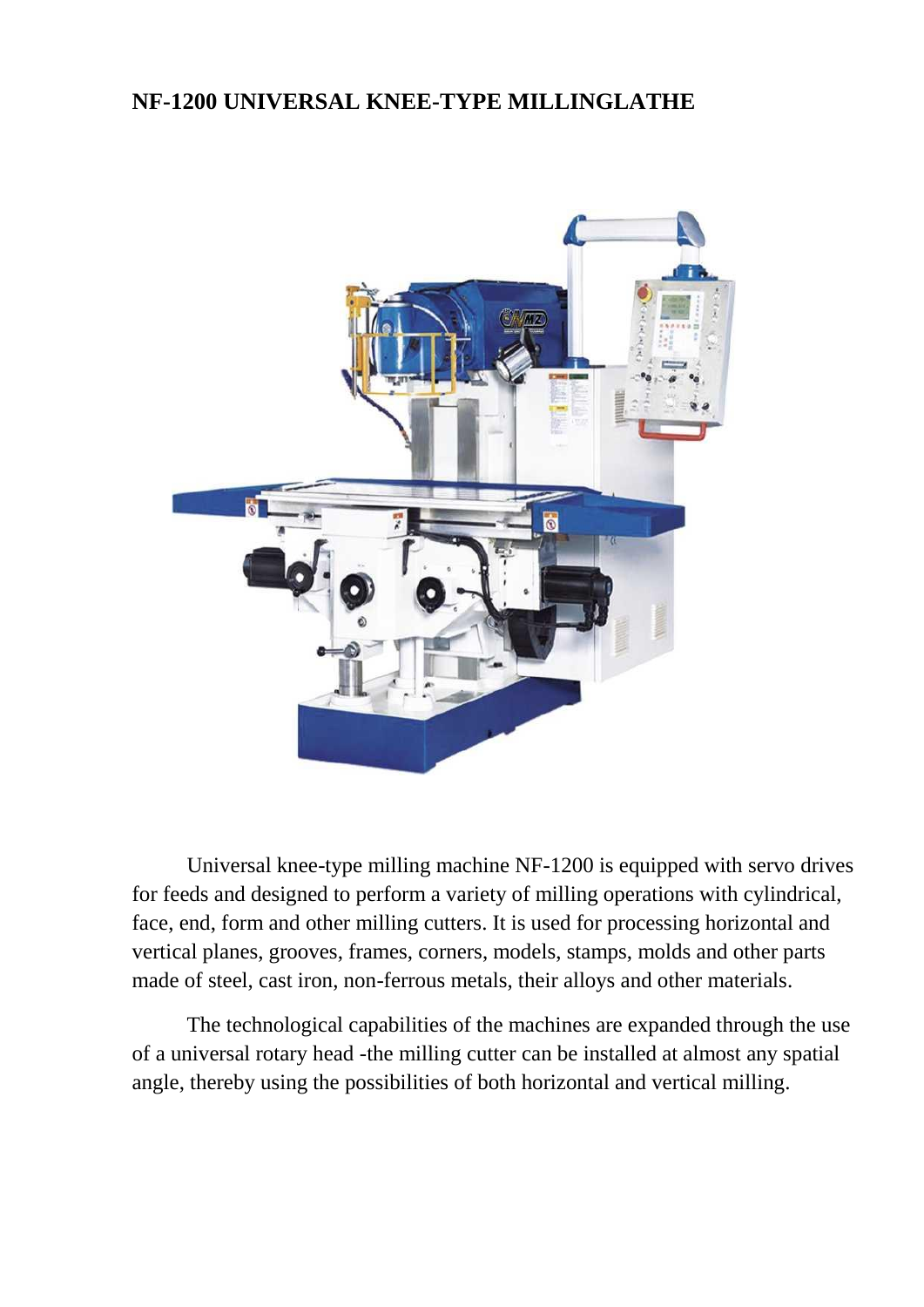| <b>Technical characteristics</b>                      | <b>Parameters</b>     |
|-------------------------------------------------------|-----------------------|
| Table working surface dimensions                      | mm (length /          |
|                                                       | width)1600/500        |
| Overall dimensions of workpiece                       | mm 1200x500x500       |
| Admitted weight of workpiece                          | kg 1800               |
| Maximum/minimum spacing of the spindle end from table | mm 50/550             |
| mirror                                                |                       |
| Maximum movement of table along X-axis                | mm1200                |
| Maximum movement of table carriage along Y- axis      | mm700                 |
| Maximum movement of spindle unit along Z-axis         | mm 500                |
| Feed                                                  | mm/min                |
| FeedratealongX-axis                                   | $10 - 1000$           |
| FeedratealongY-axis                                   | $10 - 1000$           |
| FeedratealongZ-axis                                   | $5 - 500$             |
| Rapid traverse                                        | mm/min                |
| Rapid traverse along X-axis                           | 2200                  |
| Rapid traversealong Y-axis                            | 2200                  |
|                                                       |                       |
| Rapid traverse along Z-axis                           | 1100                  |
| Main engine power                                     | kW, not less than 7.5 |
| Maximum torque on spindle                             | $N \cdot m 480$       |
| Spindle speed range                                   | rpm 30  2050          |
| Overall dimensions (length / width / height)          | mm 2480 x 2260 x      |
|                                                       | 2180                  |

| $N_2$                                                                                                                   |                                |                     | <b>Identity</b> |                | <b>Unitofmeasure</b> | <b>Priceincluding</b><br>VAT(UZS) |
|-------------------------------------------------------------------------------------------------------------------------|--------------------------------|---------------------|-----------------|----------------|----------------------|-----------------------------------|
|                                                                                                                         | <i>NF-1200</i><br><b>LATHE</b> | UNIVERSAL KNEE-TYPE |                 | <i>MILLING</i> | set                  | 839 500 000                       |
| <b>Form of payment:</b> 100% prepayment or letter of credit.<br>Terms of delivery: FCA<br><b>Price for 05.01.2022 y</b> |                                |                     |                 |                |                      |                                   |

*\* Product prices are subject to change, due to changes in the cost of raw materials and materials.*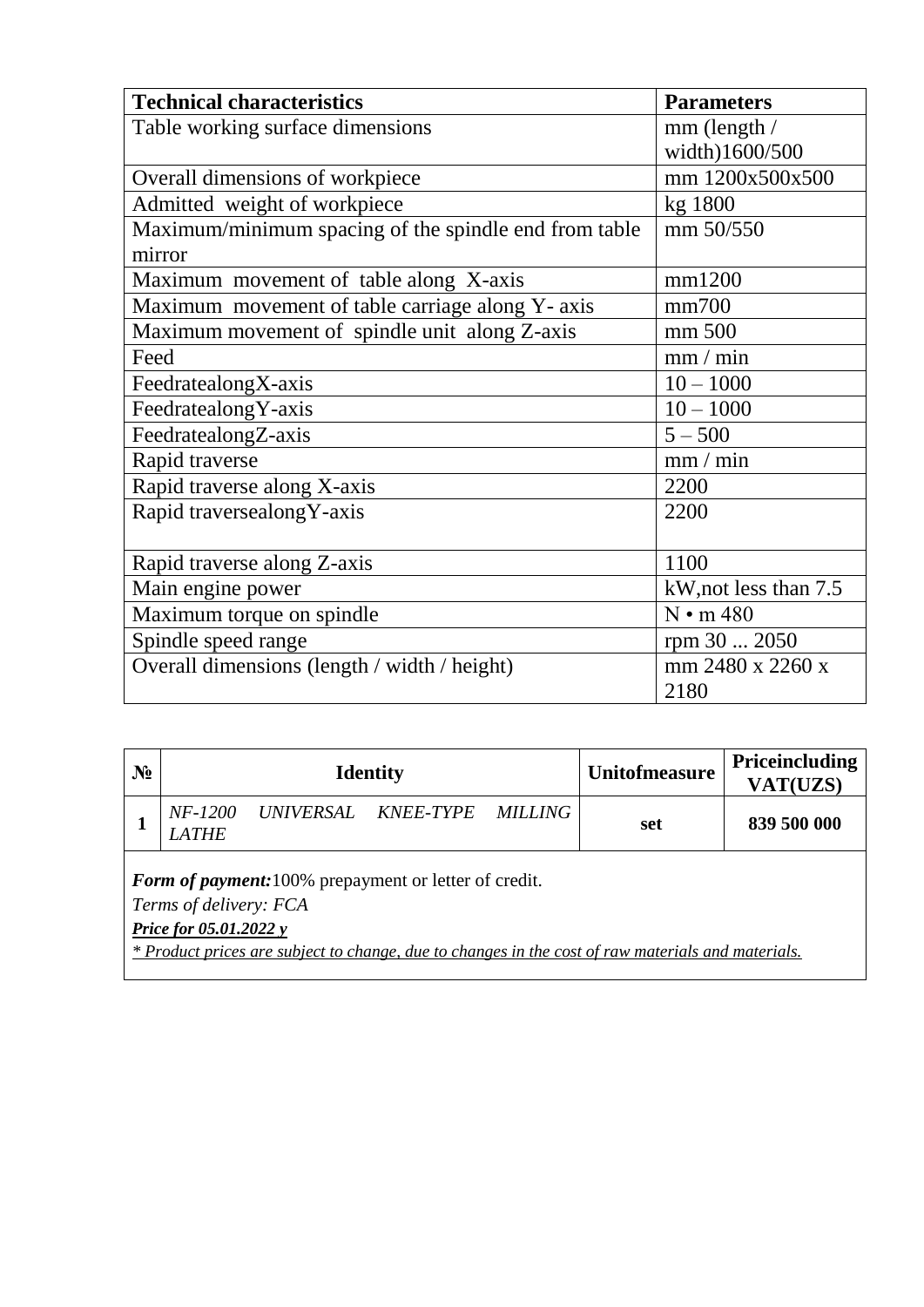#### **NT-250-01UNIVERSAL LATHE**



The universal lathe with an electronic control system is designed for turning parts of the type of bodies of revolution with a stepped, tapered and spherical profile, including cutting single-and multi-start threads and worms, as well as tapered threads with a variable pitch in manual and semi-automatic mode.Universality.Simpleness to manage.Advanced functions of universal lathe.The presence of a mode for maintaining a constant cutting speed during face turning.Automatic processing cycle up to 99 programmable blocks:

-The set-up of cycle executes in automatic mode;

-Ability of frame-by-frame execution of programs;

-The geometry of the cycle is in the relative frame of reference of the dimensions of the displacements, which allows you to move the entire cycle along the axes about X and Z to any place in the work zone.

Electronic programming.Limiting the work area.Run-timePrompt adjustment of modes and sizes in the process of working movements.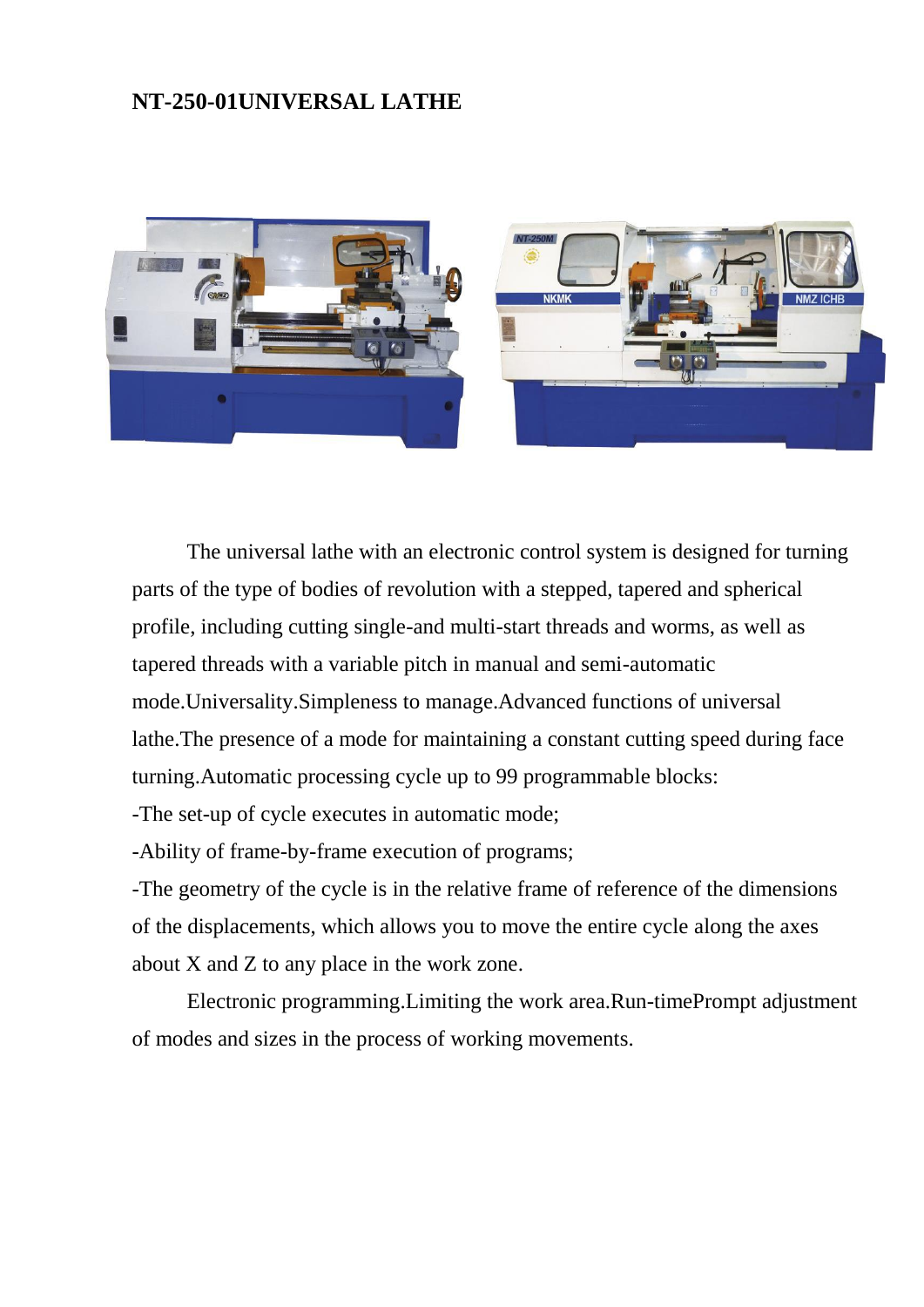| <b>Technical characteristics</b>                    | <b>Parameters</b> |  |
|-----------------------------------------------------|-------------------|--|
| Admitted diameter of set work piece over frame, mm  | 500               |  |
| Admitted diameter of work piece over support, mm    | 210               |  |
| Extreme length of set work piece in centers, mm     | 1000              |  |
| Extreme length of product processing in centers, mm | 905               |  |
| Spindle's centre with cone "Morse" (GOST 13214-79)  | 6                 |  |
| Quill's centre with cone "Morse" (GOST 13214-79)    | 5                 |  |
| Spindle range of rpm                                | 22500             |  |
| Range of reverse feed and thread pitch (stepless    | 0300              |  |
| regulation), mm $\pi$                               |                   |  |
| Discreteness of assignment of displacements, mm     | 0.001;0.001       |  |
| (longitudinal, Z-axis; transverse, X-axis)          |                   |  |
| Race velocity, mm / min, not less                   | 4500;4500         |  |
| Main motion electric motor power, kW,               | 7,0               |  |
| Lathe overall dimensions, mm (length/width/height), | 320x1500x1620     |  |
| mm                                                  |                   |  |
| Lathe weight, kg                                    | 3100              |  |

| $N_2$                                                                                                                   | <b>Identity</b>           | Unit of<br>measure | <b>Price including</b><br>VAT(UZS) |  |
|-------------------------------------------------------------------------------------------------------------------------|---------------------------|--------------------|------------------------------------|--|
|                                                                                                                         | NT-250-01 UNIVERSAL LATHE | set                | 517 500 000                        |  |
| <b>Form of payment:</b> 100% prepayment or letter of credit.<br>Terms of delivery: FCA<br><b>Price for 05.01.2022 y</b> |                           |                    |                                    |  |

*\* Product prices are subject to change, due to changes in the cost of raw materials and materials.*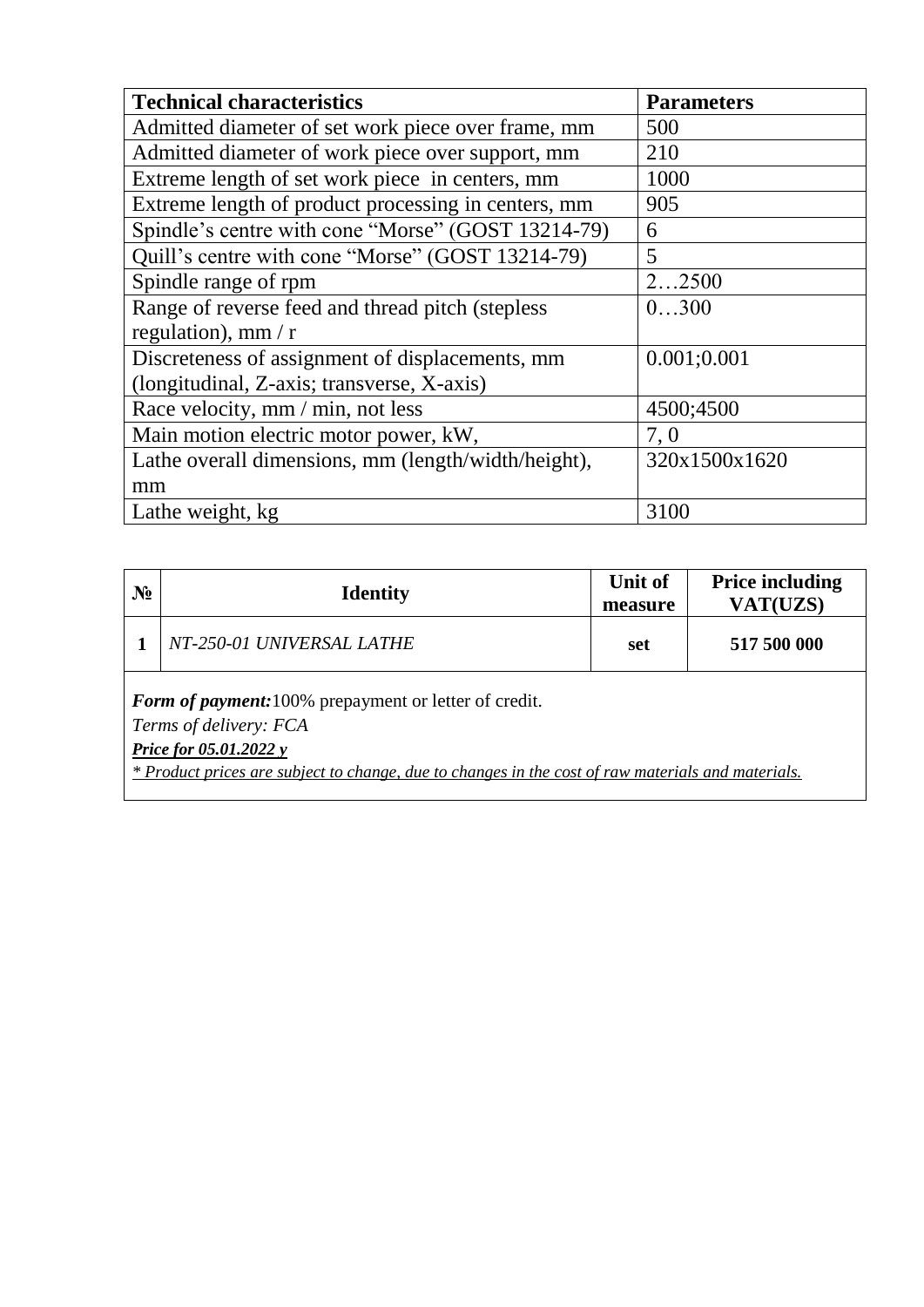# *HULL-GRINDINGMACHINE 3N340*

Industrial, reliable and powerful double-sided hull-grinding machine.Designed for sharpening cutters up to 100 mm high, sharpening drills from 6 mm to 60 mm, sharpening locksmith tools, as well as performing locksmith work (deburring, chamfering, etc.).



| <b>Technical characteristics</b>                          | <b>Parameters</b> |
|-----------------------------------------------------------|-------------------|
| Number of grinding wheels, pcs                            | 2                 |
| Height of the centers of grinding wheels from the floor,  | 900               |
| mm, not less                                              |                   |
| Distance between grinding wheels, mm                      | 710               |
| Circumferential speed, m / s                              | 30                |
| AC power supply parameters: - voltage, $V / -$ frequency, | 380/50            |
| Hz                                                        |                   |
| Electric motor: - power, $kW / -$ rotation frequency, rpm | 3/1500            |
| Machine overall dimensions, mm                            | 930x640x1300      |
| Machine weight, no more, kg                               | 350               |

| $N_2$                                                                                                        | <b>Identity</b>             | <b>Unit of</b><br>measure | <b>Price including</b><br>VAT(UZS) |  |  |
|--------------------------------------------------------------------------------------------------------------|-----------------------------|---------------------------|------------------------------------|--|--|
|                                                                                                              | HULL-GRINDING MACHINE 3N340 | set                       | 33 350 000                         |  |  |
| <b>Form of payment:</b> 100% prepayment or letter of credit.<br>Terms of delivery: FCA                       |                             |                           |                                    |  |  |
| Price for 05.01.2022 y                                                                                       |                             |                           |                                    |  |  |
| <i>* Product prices are subject to change, due to changes in the cost of raw materials and</i><br>materials. |                             |                           |                                    |  |  |
|                                                                                                              |                             |                           |                                    |  |  |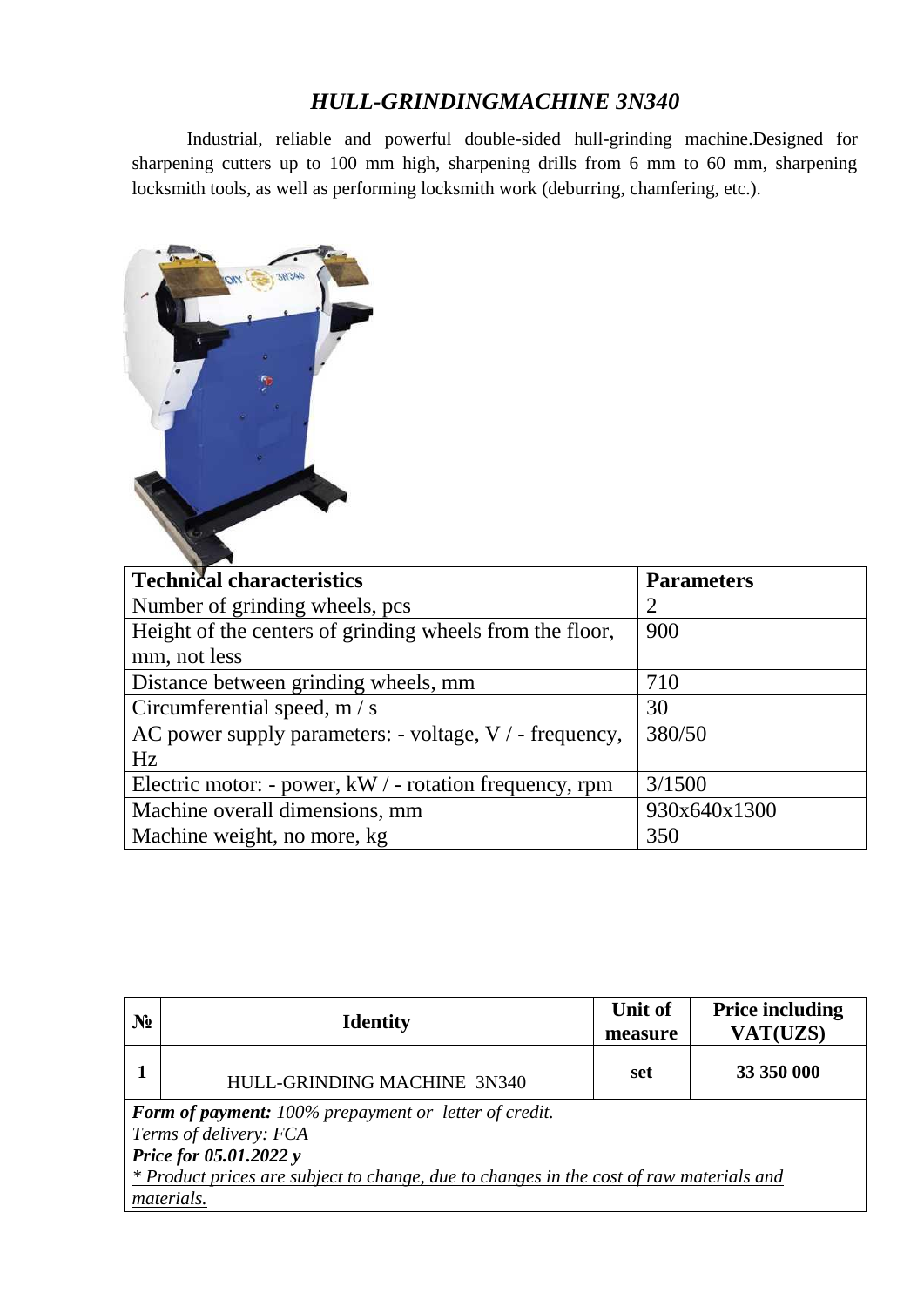### PENDULUM CUTTING MACHINE PCM-400



| <b>Technical characteristics</b>                                  | <b>Parameters</b> |  |
|-------------------------------------------------------------------|-------------------|--|
| Circle diameter, mm                                               | 45                |  |
| Diameter of a round pipe at an angle of $0^{\circ}$ , mm          | 120               |  |
| Diameter of a round pipe at an angle of 45 °, mm                  | 100               |  |
| Dimensions of an equal angle corner at an angle of $0^{\circ}$ .  | 100x100           |  |
| mm                                                                |                   |  |
| Dimensions of an equal angle corner at an angle of 45 $\degree$ , | 80x80             |  |
| mm                                                                |                   |  |
| Channel dimensions at an angle of 0 $\degree$ ; 45 $\degree$ , mm | 120x120           |  |
| Swing angle of the pendulum unit °                                | 120               |  |
| Electric motor                                                    | $\pm 45$          |  |
| Synchronous rotation frequency, rpm                               | 4                 |  |
| Mains voltage, V                                                  | 3000              |  |
| Spindle speed, rpm                                                | 380               |  |
| Abrasive wheel dimensions, mm                                     | 3500              |  |
| Overall dimensions (without roller table), mm, no more            | 400 x 400 X 320   |  |
| Weight, kg, no more (without roller table)                        | 112               |  |

Pendulum cutting machine model PCM - 400 is designed for cutting pipes, fittings, rolled metal and materials of similar physical properties, using abrasive reinforced wheels manufactured in accordance with GOST 21963, in the conditions of assembly sites and production bases.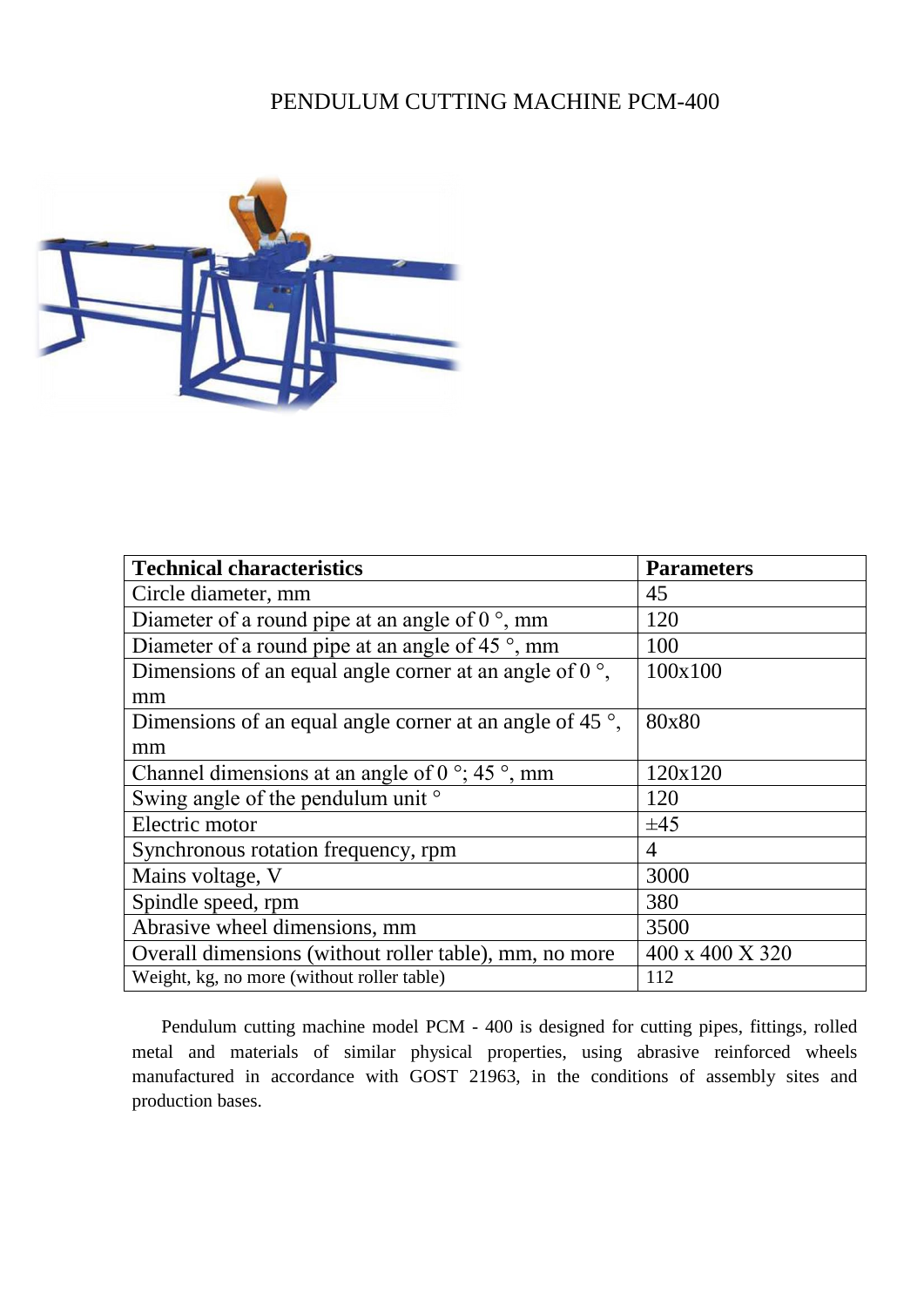| $N_2$                                                                                                                                                                                                              | <b>Identity</b>                  | <b>Unit of</b><br>measure | <b>Price including</b><br>VAT(UZS) |  |  |
|--------------------------------------------------------------------------------------------------------------------------------------------------------------------------------------------------------------------|----------------------------------|---------------------------|------------------------------------|--|--|
|                                                                                                                                                                                                                    | PENDULUM CUTTING MACHINE PCM-400 | set                       | 44 275 000                         |  |  |
| Form of payment: 100% prepayment or letter of credit.<br>Terms of delivery: FCA<br>Price for 05.01.2022 y<br>* Product prices are subject to change, due to changes in the cost of raw materials and<br>materials. |                                  |                           |                                    |  |  |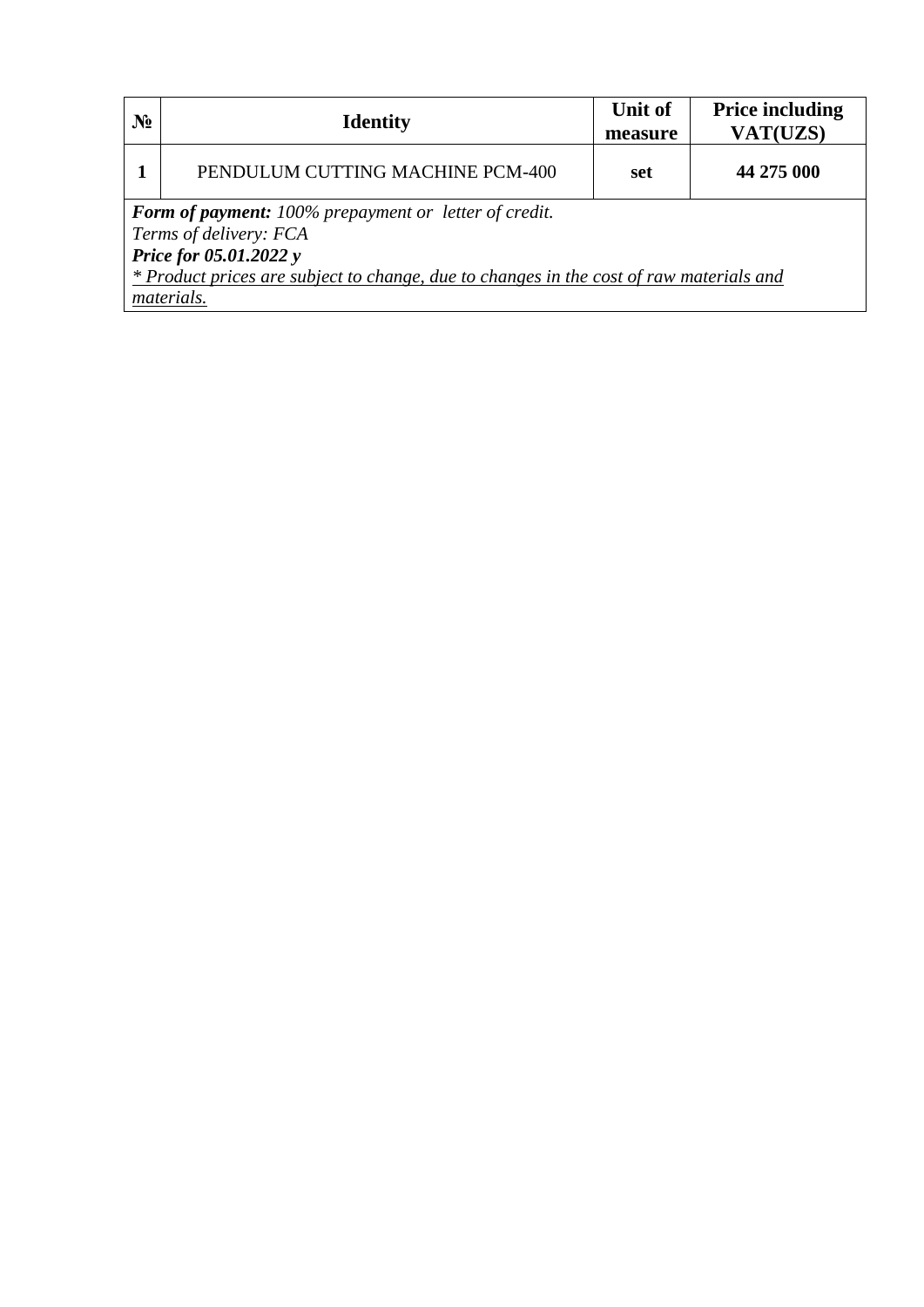# *SPECIAL DRILLING MACHINE 21N16А*

High-precision, reliable special bench-top drilling machine.Designed for drilling holes up to 16 mm.Used for mechanization of drilling operations.



| <b>Technical characteristics</b>                         | <b>Parameters</b>     |  |
|----------------------------------------------------------|-----------------------|--|
| The largest diameter of drilling, mm                     | 16                    |  |
| The greatest spindle stroke, mm                          | 100                   |  |
| Distance from the lower end of the spindle to the plate, | 410/110               |  |
| mm (largest / smallest)                                  |                       |  |
| Spindle taper according to GOST 25557-82-Morse           | 2                     |  |
| The greatest feed force (with an effort on the handle    | 700                   |  |
| 80N), N                                                  |                       |  |
| Spindle speed, rpm                                       | 500, 900, 1500, 2700, |  |
|                                                          | 4000                  |  |
| Supply voltage, V                                        | 380                   |  |
| Electric motor power, kW                                 | 1,1(0,75)             |  |
| Rotation frequency of the electric motor, rpm            | 1420 (1365)           |  |
| Table working surface dimensions, mm                     | 320x360               |  |
| Overall dimensions of the machine, mm (length / width /  | 800 x 465 x 860       |  |
| height)                                                  |                       |  |
| Machine weight, kg                                       | 160(100)              |  |